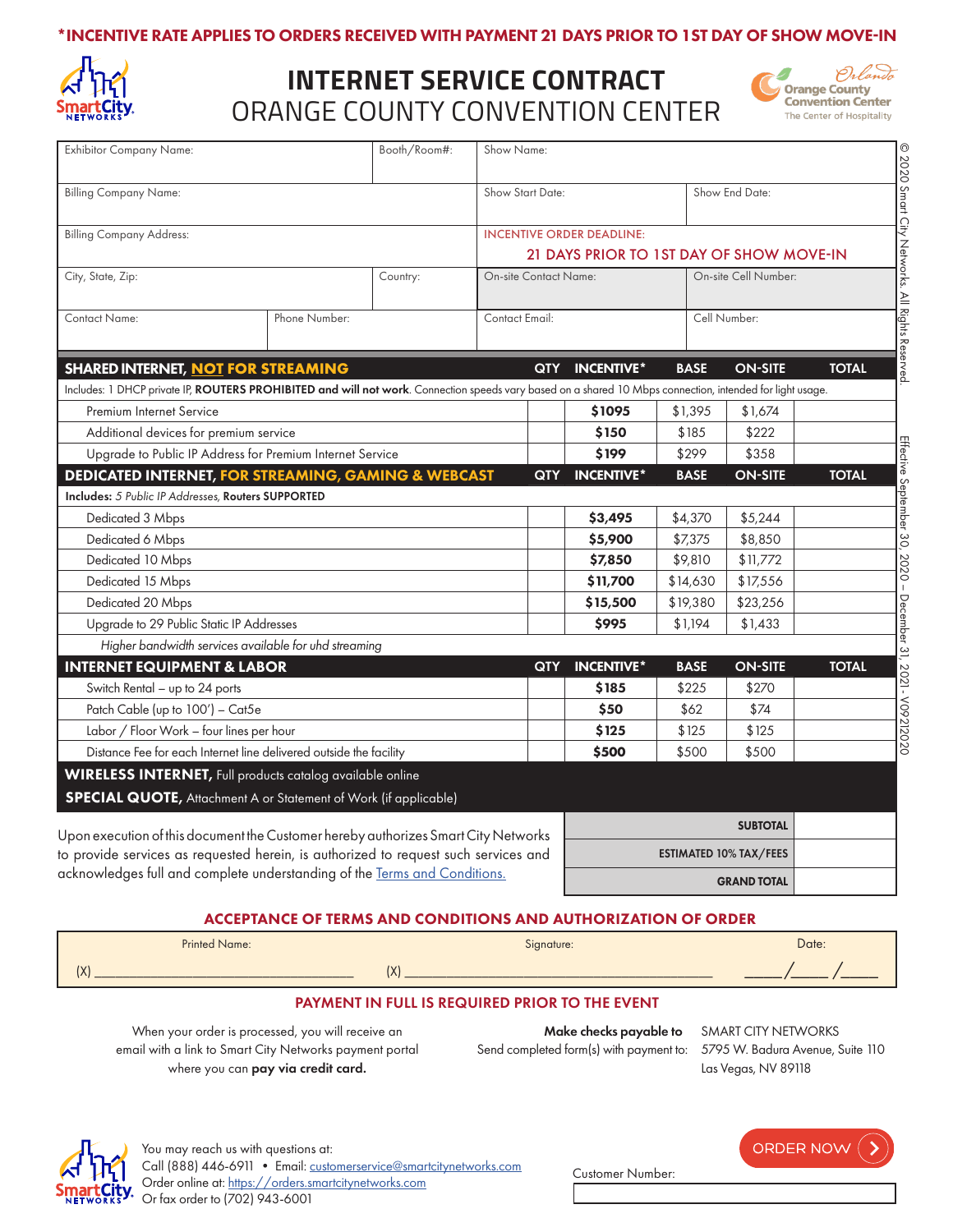# **ESS PERFORMANCE AGREEM**

Company Name: Show: Show: Show: Show: Booth/Room #:

Center: Orange County Convention Center | Customer / Ref #:

### **OVERVIEW**

Smart City is the exclusive provider for wired and wireless services for the Facility and has in operation a comprehensive wireless 802.11 network. The actual maximum bandwidth available depends on how many users are accessing the network simultaneously at any given time dependent upon the type of service purchased. Router, Streaming Applications, VoIP, DHCP, NAT or Proxy Servers are not allowed with this connection. Smart City can engineer custom dedicated network(s) to achieve your company objectives. Please contact us at (888) 446-6911 to discuss your network design.

#### CUSTOM WIRELESS NETWORKS

If you require wireless 5 GHz access for application demonstrations, Smart City is able to build a custom 5 GHz wireless network in your booth. Please call Smart City at (888) 446-6911 for a custom wireless quote.

#### INTERNAL NETWORKS

Smart City is the exclusive provider of all voice, wired and wireless data services. Wireless Devices not authorized by Smart City are strictly prohibited. Smart City requires all Customers showcasing their wireless products to contact Smart City 21 days prior to the show move-in so that we may engineer a cohesive network operating without interference (all approvals will incur a Wireless Engineering Management Fee). Please provide Smart City with the make and model of your wireless router for network approval (wireless access points without adjustable power outputs cannot be authorized under any circumstances). Wireless devices need to be programmed on-site following Smart City guidelines.

### CUSTOMER ACCEPTANCE

Wireless service is inherently vulnerable to interference from other devices that transmit similar radio frequency signals or that operate within the same frequency spectrum. Smart City does NOT recommend wireless service for mission critical services such as presentations or product demonstrations that can accept a wired connection. Per our Terms and Conditions listed on Smart City's Customer Contract, misuse of any wireless service may result in service interruption to yourself or other Customers and can lead to disconnection of the Customer's equipment. No service refunds will be given.

### ALL WIRELESS ACCESS POINTS NOT AUTHORIZED BY SMART CITY ARE PROHIBITED.

I hereby attest that I understand the limitations and vulnerabilities of the wireless service provided by Smart City. I also understand that if I use this service for any reason including, but not limited to, demonstrating, showcasing or presenting my product(s), Smart City will not be responsible for possible interference that I may experience. Upon receipt of the completed Smart City Contract, Smart City Services will be activated / available for your use.

| Printed Name: | Signature: | Date:       |
|---------------|------------|-------------|
| Title:        | Email:     | Phone $#$ : |